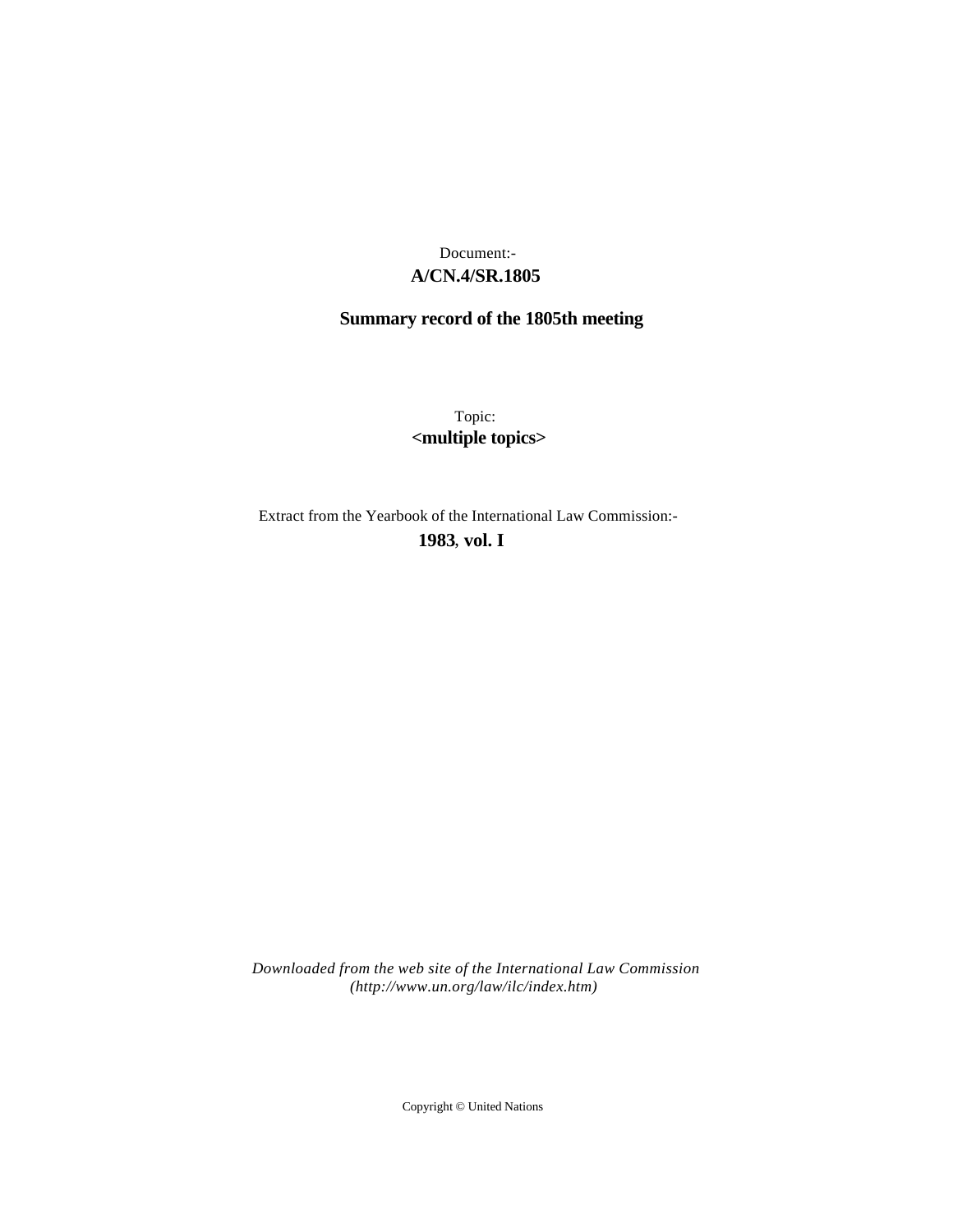# **1805th MEETING**

*Friday, 15 July 1983, at 10.35 a.m.*

*Chairman:* Mr. Laurel B. FRANCIS

*Present:* Mr. Balanda, Mr. Barboza, Mr. Calero Rodrigues, Mr. Diaz Gonzalez, Mr. El Rasheed Mohamed Ahmed, Mr. Flitan, Mr. Jacovides, Mr. Koroma, Mr. Lacleta Mufioz, Mr. Mahiou, Mr. Malek, Mr. McCaffrey, Mr. Ni, Mr. Njenga, Mr. Quentin-Baxter, Mr. Razafindralambo, Mr. Riphagen, Sir Ian Sinclair, Mr. Stavropoulos, Mr. Sucharitkul, Mr. Thiam, Mr. Ushakov, Mr. Yankov.

## **Draft report of die Commission on the work of its thirtyfifth session** *{continued)*

# **CHAPTER II.** *Draft Code of Offences against the Peace and Security of Mankind* **(continued)** (A/CN.4/L.355)

1. The CHAIRMAN proposed that the Commission continue its consideration of chapter II of the draft report (A/CN.4/L.355), from paragraph 35 onwards.

Paragraphs 35 to 40

2. Sir Ian SINCLAIR, referring to paragraph 39, suggested that the second sentence should be redrafted to read: "The Commission will thus complete the work it began in 1954 by examining, with a view to their possible inclusion in the code, all the new offences that have emerged since then." He considered that it would be preferable to omit the reference to decolonization and the development of *jus cogens.* If that reference were retained, however, it should be amplified by a reference to fundamental human rights.

3. Mr. USHAKOV referred the Commission to the comments he had already made on that part of chapter II (1803rd meeting).

4. Mr. McCAFFREY, endorsing Sir Ian Sinclair's remarks on the second sentence of paragraph 39, said that the third sentence also raised a question, since it seemed to suggest that the Commission would endeavour to draw up a list of offences. That, however, had not been his understanding of the position, and he was not certain that he would be able to endorse such an approach.

5. Mr. NJENGA said that, in his view, Sir Ian Sinclair's suggestion would lead to considerable difficulty, since most members of both the Commission and the Sixth Committee of the General Assembly had stressed decolonization and *jus cogens.* To omit all reference to those two important developments would be a step backwards. Furthermore, he considered it necessary not only to establish a principle, but also to draw up a list of offences that would take account of new developments; hence he was unable to share Mr. McCaffrey's view. What was needed, in his opinion, was a definition followed by a non-exhaustive, but none the less comprehensive list of offences.

6. Mr. FLITAN said that he, too, favoured retaining the second sentence of paragraph 39. The Commission had

been invited to resume its work with a view to elaborating a draft code precisely because new offences against the peace and security of mankind had been recognized since 1954 in a number of international legal instruments. As Mr. Njenga had pointed out, repeated allusions had been made during the discussion to crimes connected with decolonization and with the development of *jus cogens.* The inclusion of the words "the development of *jus cogens"* should meet Sir Ian Sinclair's concern, although it would still be necessary to determine what was meant by *jus cogens.* Moreover, use of the word "particularly" clearly showed that other new offences could be taken into consideration.

7. Mr. DIAZ GONZALEZ said he was not in favour of amending the second sentence of paragraph 39. During the discussion, most members of the Commission had referred to crimes which, as a result of the decolonization process, endangered the peace and security of mankind. If nothing was said on that subject, the Commission might give the impression that it did not wish to acknowledge the importance of certain crimes that had emerged since 1954. If the sentence in question was to be amended, it should be to add other crimes, such as the crime of *apartheid.*

8. Mr. RIPHAGEN said that paragraph 39 was not at all clear to him. In the first place, the reference to "all the new offences that have emerged .. . as a result of decolonization and the development of *jus cogens"* sounded strange; it would perhaps be better to say "in connection with developments such as decolonization and the emergence of the notion of *jus cogens".* Secondly, he was not clear about the meaning of the words "general and comprehensive criterion". What criterion? Lastly, paragraph 40 referred to the principle of the nonretroactivity of criminal law, which presupposed that criminal law was precise: the latter part of paragraph 39 should therefore be redrafted to take account of the fact that the reader of the report might not have attended the Commission's discussion.

9. Mr. JACOVIDES said he agreed with Mr. Riphagen that the wording "in connection with developments such as decolonization and the emergence of the notion of *jus cogens"* would be clearer.

10. As to Sir Ian Sinclair's suggestion, like other members he thought it would be better for the second sentence of paragraph 39 to stand, though he could accept the addition of a reference to the protection of fundamental human rights.

11. Mr. MALEK proposed that the phrase suggested by Sir Ian Sinclair should be reworded to read: "by examining, with a view to their possible inclusion in the code, all the offences considered appropriate that have emerged since then". The words that followed could be redrafted along the lines suggested by Mr. Riphagen.

12. Sir Ian SINCLAIR said that, in the light of the discussion, he would withdraw his suggestion and would propose that the second sentence of paragraph 39 be redrafted along the lines suggested by Mr. Riphagen and Mr. Malek, to read: "The Commission will thus complete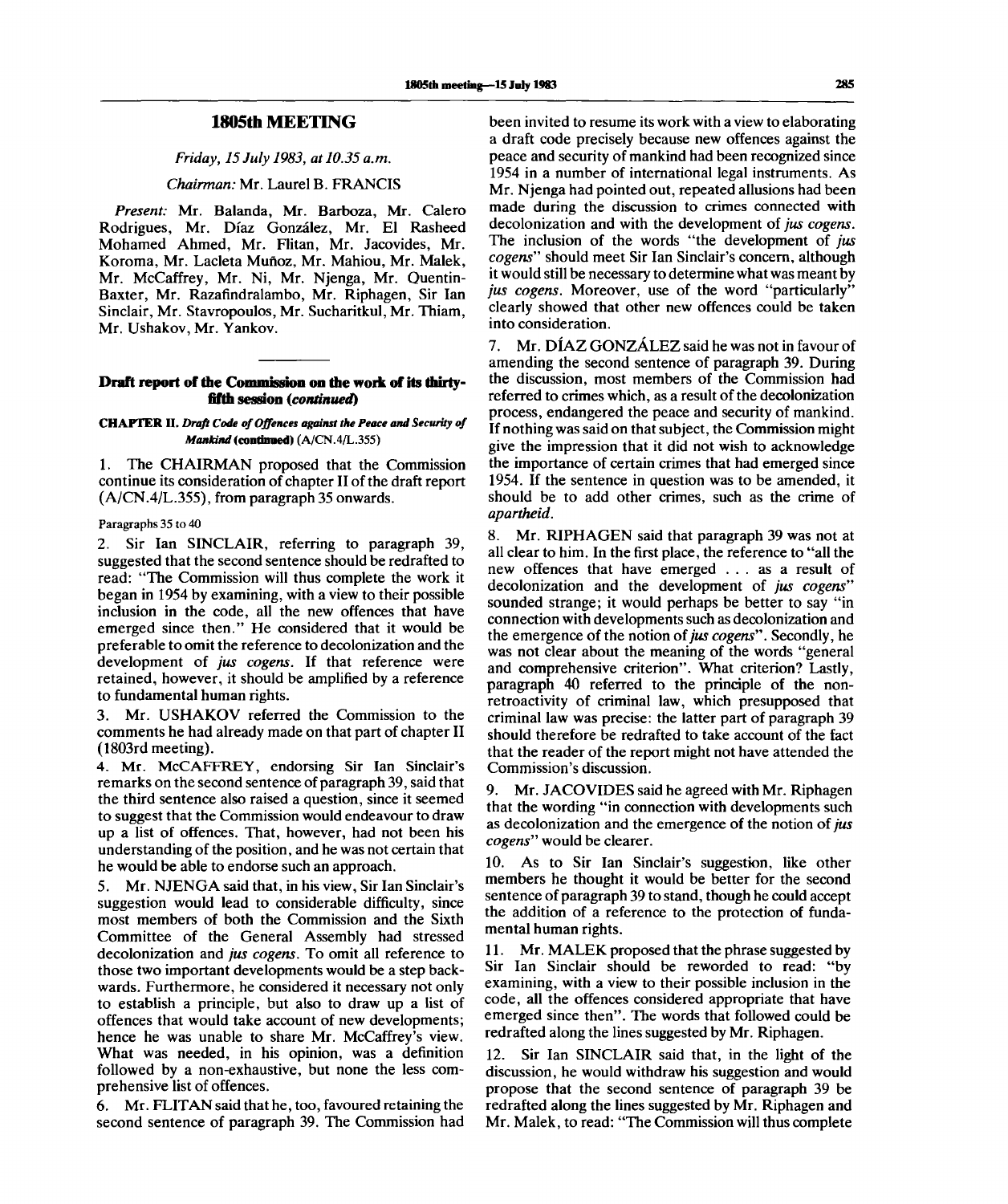the work it began in 1954 by considering for inclusion in the code all the new offences that have emerged since 1954 in connection with developments such as decolonization, the development of *jus cogens* and the growing recognition of the need to protect human rights."

13. Mr. MAHIOU said that paragraph 39 should refer not only to crimes that had emerged as a result of decolonization and the development of *jus cogens,* but also to crimes affecting fundamental human rights. He welcomed the fact that agreement on that point seemed to be near.

Paragraphs 41 to 43

14. Mr. USHAKOV said that the problem of the implementation of the code could not be assimilated to that of sanctions. A distinction had to be made between sanctions and criminal procedure. It could be agreed, for example, that the sanctions provided for in the code would be the severest sanctions; but it would be premature to consider the introduction of international criminal procedure. Such a procedure could possibly be applied to individuals, but in no case to States.

15. Mr. McCAFFREY, referring to the first sentence of paragraph 43, said that in view of the confusion that had arisen regarding the applicability of the code to individuals and to States, it might be advisable to make it clearer that some members considered that the problem of implementation should be studied as it applied to individuals. That would more accurately reflect the tenor of the debate.

16. Mr. STAVROPOULOS said that, in addition to the references in footnotes 15 and 16, it would be advisable to include in paragraph 42 a reminder that consideration of the report of the Committee on International Criminal Jurisdiction had been pending for 30 years, despite the fact that the Definition of Aggression had been adopted.*<sup>l</sup>*

17. Mr. CALERO RODRIGUES said that paragraph 41 should be redrafted to make it clear that there were not two, but three problems involved in implementation, namely the definition of offences, the determination of penalties and the application of penalties.

18. In paragraph 43, he could accept the Special Rapporteur's interpretation of the Commission's discussion as reflected in the first sentence. The last sentence, however, raised a particularly important point involving the Commission's mandate. In order to direct the attention of the General Assembly to the need for absolute precision, he would suggest that that sentence be replaced by the last paragraph of the conclusions proposed by the Special Rapporteur,<sup>2</sup> which read:

"With regard to the implementation of the code, although the Commission considers that a code unaccompanied by penalties and by a competent criminal jurisdiction would be of purely academic interest, it has been deemed preferable to ask the General Assembly to indicate more precisely the scope of the Commission's mandate on this point."

19. Mr. LACLETA MUNOZ said that the three paragraphs of the report dealing with implementation needed to be supplemented and clarified. For those who, like himself, believed that crimes committed by States should be covered by the draft code, it was important to draw a distinction, in respect of implementation, between crimes committed by individuals and crimes committed by States. The former could be tried either by an international court or by a national court; for the latter, it would be necessary to set up adequate machinery to establish the existence of an international crime, since that question could not be left to be determined by the States concerned.

20. Mr. MAHIOU also considered that the part of the report relating to implementation should be expanded. As Mr. Calero Rodrigues had pointed out, the problem of defining the crimes was quite distinct from the two problems associated with implementation, namely that of the penalties to be applied and that of the court competent to impose those penalties. The penalties would not be the same for individuals as for States; some members of the Commission, however, were only considering penalties applicable to individuals. As to jurisdiction, in the case of individuals either a national or an international court could be competent. The question on which the Commission was divided was that of jurisdiction over States. If the problem was presented in that manner, the General Assembly would be able to see more clearly where the difficulties lay.

21. Mr. USHAKOV said that he did not deny the need to prepare a draft code of offences against the peace and security of mankind committed by individuals. He recognized that those crimes had to be severely punished and that criminal procedure must be applied to them. On that last point, however, the opinion of the General Assembly should be sought. Nor was he opposed to the application of sanctions against States, in particular the sanctions provided for in the Charter of the United Nations; but that was a problem which pertained to the study of another topic. In his view, it would be premature to deal with the question of the international penal responsibility of States. Moreover, if the General Assembly decided that that question should be studied, it might entrust the work to a body better qualified than the Commission.

22. Mr. EL RASHEED MOHAMED AHMED suggested that the words "implementation and procedure" or "method of implementation", rather than simply "implementation", would cover all aspects of the matter. 23. The CHAIRMAN, noting that there were no further speakers, said that the comments and proposals made during the discussion would be taken into account by the Special Rapporteur in preparing a revised text of chapter II of the draft report.<sup>3</sup>

<sup>&</sup>lt;sup>1</sup> General Assembly resolution 3314 (XXIX) of 14 December 1974, annex.

<sup>&</sup>lt;sup>2</sup> See 1804th meeting, footnote 1.

<sup>3</sup> Subsequently issued as document A/CN.4/L.366.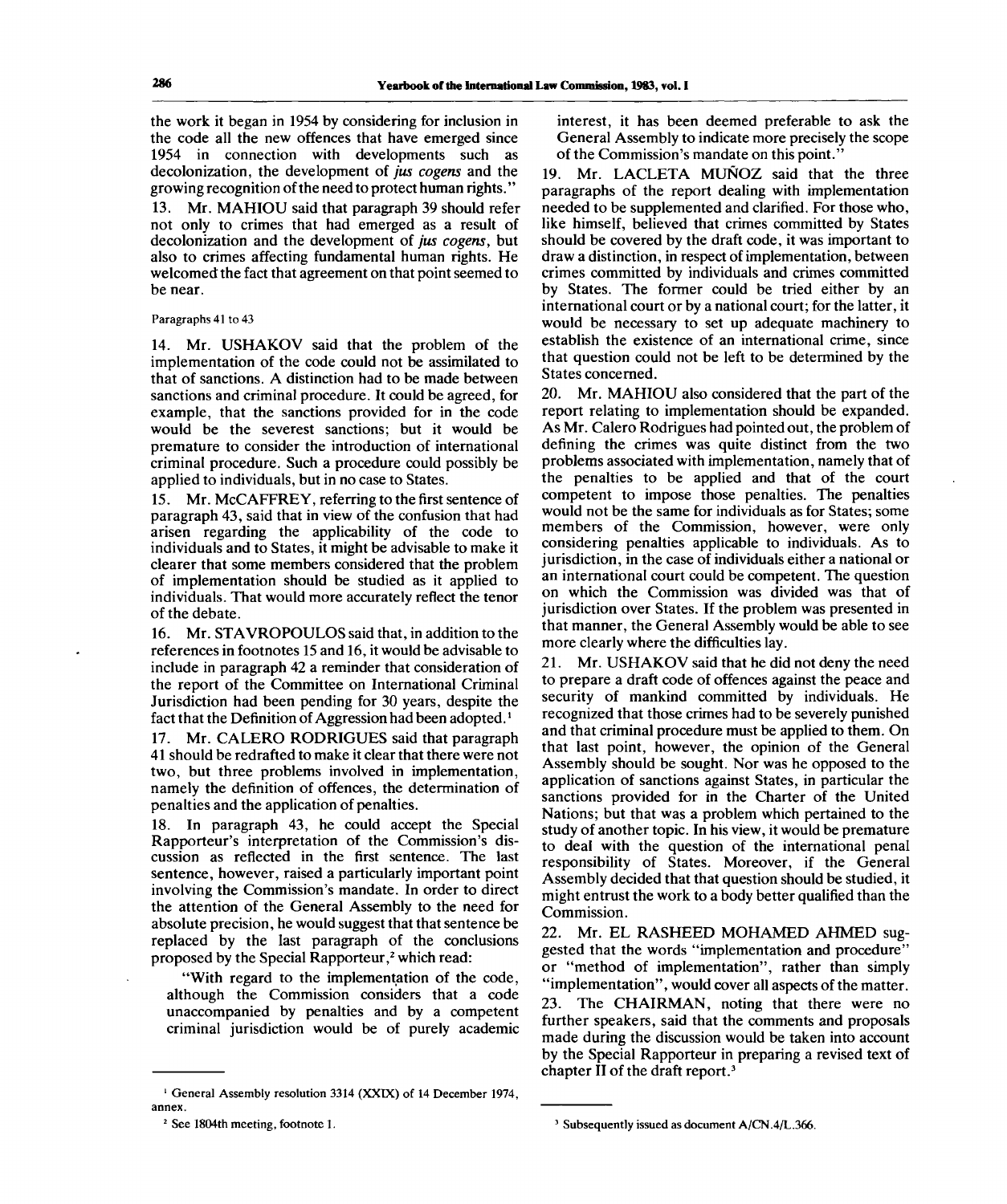# **Report by the Chairman of the Drafting Committee**

24. Mr. LACLETA MUNOZ (Chairman of the Drafting Committee) pointed out that in paragraph 264 of its report on the work of its thirty-fourth session, the Commission had stated that at its thirty-fifth session it intended "to establish and convene its Drafting Committee at the commencement of that session so as to allow it to complete, at an early juncture, its work on the draft articles referred to it at the present session, and of which it remains seized, on State responsibility, jurisdictional immunities of States and their property and the status of the diplomatic courier and the diplomatic bag not accompanied by diplomatic courier".<sup>4</sup> The Commission had accordingly decided on the composition of the Drafting Committee at the 1757th meeting, at the beginning of the second week of the current session, on 9 May 1983. The Committee had held its first meeting on 11 May and worked unceasingly until 14 July; it had held 29 meetings—the largest number for any session in the history of the Commission.

25. The Drafting Committee had concentrated its efforts on the three topics mentioned: it had examined the draft articles outstanding from the two previous sessions, as well as a number of new articles on the jurisdictional immunities of States, which had been referred to it during the current session. On that topic, as well as on State responsibility, the Committee had been able to bring its work generally up to date with respect to the articles outstanding at the beginning of the current session. The Committee had also been able to make some progress with the articles on the diplomatic courier and the diplomatic bag. At the following session, the Drafting Committee would thus have more time available to examine new articles referred to it. That result had been achieved thanks to the laudable efforts of all members of the Committee.

# **State responsibility** *(continued)\** **(A/CN.4/L.363, ILC(XXXV)/Conf.Room Doc.5)**

# [Agenda item 1]

# **Content, forms and degrees of international responsibility (part 2 of the draft articles)** *(continued)*

DRAFT ARTICLES PROPOSED BY THE DRAFTING COMMITTEE<sup>5</sup>

ARTICLES 1, 2, 3 and 5

26. Mr. LACLETA MUNOZ (Chairman of the Drafting Committee) reminded the Commission that Mr. Riphagen, the Special Rapporteur for part 2 of the topic

of State responsibility, had submitted two sets of draft articles in 1981 and 1982, respectively (ILC(XXXV)/  $Contor$  and  $Ior$  and  $Ior$  are  $Ior$  and  $Ior$  are  $Ior$  and  $Ior$  and  $Ior$  and  $Ior$  and  $Ior$  and  $Ior$  and  $Ior$  and  $Ior$  and  $Ior$  and  $Ior$  and  $Ior$  and  $Ior$  and  $Ior$  and  $Ior$  and  $Ior$  and  $Ior$  and  $Ior$  and  $Ior$  and  $Ior$  and  $Ior$  proposed by the Special Rapporteur in his second report, submitted to the Commission at its thirty-third session. The five articles were subdivided into two chapters: chapter I on "General principles" (arts. 1-3) and chapter II on the "Obligations of the State which has committed an internationally wrongful act" (arts. 4 and 5). The Commission had referred those articles to the Drafting Committee.<sup>7</sup> The second set of draft articles (arts. 1-6), proposed by the Special Rapporteur in his third report, submitted to the Commission at its thirty-fourth session, took into account the comments made in the Commission on the first set. After discussion, the Commission had referred those six articles to the Drafting Committee and had confirmed its referral of articles 1–3 of the first set, on the understanding that the Committee would prepare "framework provisions" and consider whether an article along the lines of the new article 6 should be included among them.<sup>8</sup>

27. After examining the articles of both sets, the Drafting Committee had approved the texts of articles 1, 2, 3 and 5 of the second set. The Committee had not been able to complete its examination of draft article 4, proposed by the Special Rapporteur in his second set, but had considered that it would provide a good basis for the formulation of an article 4, the text of which could be settled at the Commission's next session. The absence of article 4 explained why the references to it in the other articles had been placed between square brackets.

28. As to article 6, the Drafting Committee had considered that, in the form in which it was drafted, it could not be included among the framework provisions, though a similar provision might be included in the chapter dealing with international crimes. The Committee had taken note of the possibility of including among the framework provisions an article of a general character, which would refer to the subsequent articles on international crimes. The members of the Committee had not been able to reach agreement on the text of that provision and had agreed to revert to it at a later stage, when the content of the chapter on international crimes was known.

29. Whereas the first set of articles had been grouped in two chapters, the second set gave no indication in that regard. Moreover, no titles had been given to the draft articles of either set proposed by the Special Rapporteur. The Drafting Committee had decided to follow his example and defer a decision on the titles of the articles and of the chapters in which they would be grouped. The texts of the draft articles adopted by the Drafting Committee appeared in document A/CN.4/L.363.

<sup>\*</sup> Resumed from the 1780th meeting.

*<sup>\*</sup> Yearbook. . . 1982,* vol. II (Part Two), p. 122.

<sup>5</sup> For the initial consideration of the draft articles by the Commission at the current session, see 1771st-178Oth meetings.

<sup>6</sup> For the texts of the two sets of draft articles, see 1771st meeting, para. 2.

<sup>7</sup>  *Yearbook. . . 1981,* vol. II (Part Two), p. 145, para. 161.

<sup>8</sup>  *Yearbook. . . 1982,* vol. II (Part Two), p. 82, para. 103.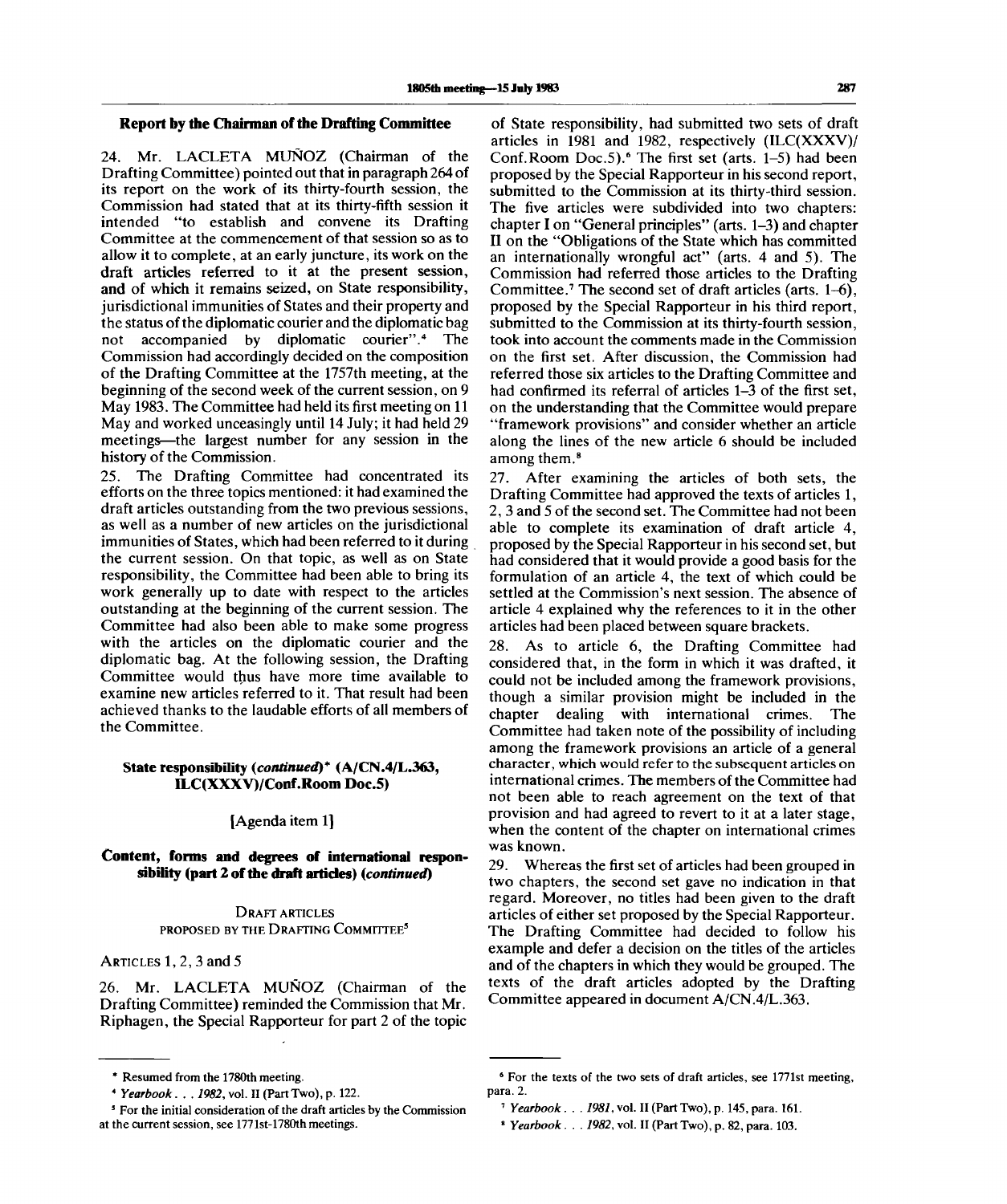30. The Drafting Committee proposed the following text for article 1:

#### *Article 1*

**The international responsibility of a State which, pursuant to the provisions of part 1, arises from an internationally wrongful act committed by that State, entails legal consequences as set out in the present part.**

31. Article 1 corresponded substantially to draft article 1 of the second set. In the opinion of the Drafting Committee, the text approved made it unnecessary to retain articles 1 and 3 of the first set, the contents of which were covered. In article 1 of the second set, the emphasis had been on the internationally wrongful act and the rights and obligations arising therefrom. The Drafting Committee had considered it advisable to replace the reference to rights and obligations, which raised problems of interpretation, by a reference to "legal consequences". Since article 1 was intended to be a link between parts 1 and 2 of the draft, that amendment had been considered justified, since part 2 dealt with the content, forms and degrees of international responsibility, in other words determination of the consequences attached by international law to an internationally wrongful act of the State. Besides, the Drafting Committee had considered that it would be more in keeping with the content of part 1 to refer to the international responsibility of a State which, according to the provisions of that part, arose from an internationally wrongful act committed by that State, than merely to refer to that wrongful act, as in the Special Rapporteur's text. Lastly, for stylistic reasons the phrase "in conformity with the provisions of the present part 2" had been replaced by the words "as set out in the present part".

32. One member of the Drafting Committee had thought that article 1 should give a fuller indication of the contents of part 2 and to that end had proposed a text, which the Committee had not adopted.

The Drafting Committee proposed the following text for article 2:

#### *Article 2*

**Without prejudice to the provisions of articles [4] and 5, the provisions of this part govern the legal consequences of any internationally wrongful act of a State, except where and to the extent that those legal consequences have been determined by other rules of international law relating specifically to the internationally wrongful act in question.**

34. Article 2 gave expression to one of the two elements contained in article 3 of the second set of articles, namely determination of the legal consequences of an internationally wrongful act by rules of international law distinct from those contemplated in part 2. The second element related to customary international law, and the Drafting Committee had decided that it merited a separate provision, which was the present article 3.

35. Article 2 substantially reproduced the provision in article 3 of the second set of articles. As in article 1, the reference to an "obligation", or more specifically to its "breach", had been replaced by a reference to "legal consequences", an expression which had already been used in article 3 of the second set of articles. The order of the words in the introductory phrase had been reversed to give it more force and the words "except where and" had been inserted before the words "to the extent that", in order to make the sentence more precise. Lastly, the phrase "the rule or rules of international law establishing the obligation or by other applicable rules of international law" had been replaced by the words "other rules of international law relating specifically to the internationally wrongful act in question". It had been considered that the latter wording had the same effect, but was clearer and more precise, and more consistent with the new terminology and the change of emphasis in the article.

36. In order to take into account the hierarchy of legal norms, both article 2 and article 3 began with the necessary saving clause concerning the provisions of a future article 4 on peremptory norms of general international law, and of article 5 on the provisions and procedures of the Charter of the United Nations.

37. The Drafting Committee proposed the following text for article 3:

#### *Article 3*

**Without prejudice to the provisions of articles [4] and 5, the rules of customary international law shall continue to govern the legal consequences of an internationally wrongful act of a State not set out in the provisions of the present part.**

38. Article 3 gave expression to the second element underlying draft article 3 of the second set of articles, namely the rules of customary international law. The wording of the article closely followed that of similar provisions in the preambles to codification conventions such as the 1969 Vienna Convention on the Law of Treaties and the 1978 Vienna Convention on Succession of States in Respect of Treaties. The adoption of article 3 would make it unnecessary to retain article 2 of the first set of articles.

39. The Drafting Committee proposed the following text for article 5:

#### *Articles*

**The legal consequences of an internationally wrongful act of a State set out in the provisions of the present part are subject, as appropriate, to the provisions and procedures of the Charter of the United Nations relating to the maintenance of international peace and security.**

40. Article 5 corresponded essentially to draft article 5 of the second set of articles. As in the previous cases, the former reference to rights and obligations had been replaced by a reference to the "legal consequences of an internationally wrongful act of a State". In addition, it had been considered advisable to specify that the provisions and procedures of the Charter of the United Nations which took precedence were those relating to the maintenance of international peace and security.

#### CONSIDERATION BY THE COMMISSION

41. The CHAIRMAN invited members of the Commission to adopt the draft articles on State responsibility proposed by the Drafting Committee (A/CN.4/ L.363).

42. Mr. MALEK said that, as the texts of those articles had only just been circulated, he had not had time to study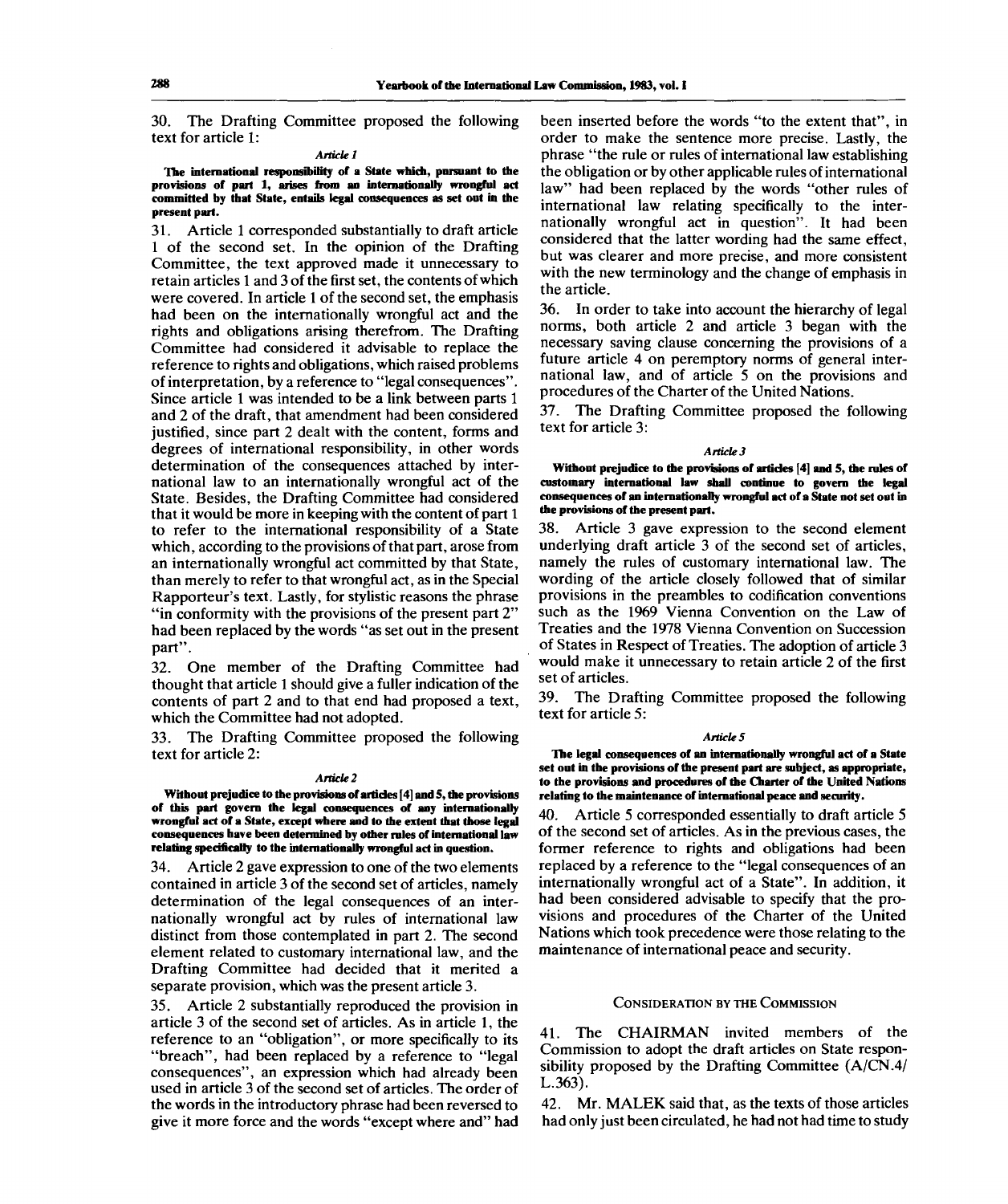them. He proposed that the adoption of the articles should be deferred until the next meeting.

43. Mr. QUENTIN-BAXTER said that he understood Mr. Malek's position. The Commission had been faced on a number of occasions with delays in the production of its documents. The resulting inconvenience varied, of course, with the nature of the document: in the present instance, the document under discussion contained draft articles, the formulation of which was of the very essence of the Commission's work. Moreover, those articles represented the result of years of work by the Commission, the Special Rapporteur and, finally, the Drafting Committee. The fact that they had only come before the Commission that morning created serious difficulties for those members who were not members of the Drafting Committee.

44. He had listened with interest to the introductory remarks by the Chairman of the Drafting Committee but thought that those necessarily brief explanations were insufficient to enable members like himself, who had not participated in the work of that Committee, to embark on an immediate discussion of the articles.

In conclusion, he believed that an important problem of a general character had been raised by Mr. Malek; perhaps it could be examined by the Commission's Planning Group.

46. Mr. DIAZ GONZALEZ associated himself with the remarks of the two previous speakers and urged that the necessary time to examine the draft articles be allowed for those members who did not belong to the Drafting Committee. He much admired the work of that Committee and, having once been a member, understood its difficulties; but it was essential to remember that the articles proposed by the Drafting Committee had to be fully discussed by the Commission itself, which was the body responsible for adopting them.

47. Sir Ian SINCLAIR said that he understood the concern of the three previous speakers. The problem was one which ought to be considered by the Commission's Planning Group. In the present instance, a dilemma had been created because the Drafting Committee had worked until very late in the session, with the result that the draft articles could not have come before the Commission any earlier.

48. That being so, he agreed that the full Commission should have an adequate opportunity to consider carefully all the draft articles which were the outcome of the Drafting Committee's work. As far as the draft articles in document A/CN.4/L.363 were concerned, he suggested that the best solution might be to discuss them at once, but to defer any decision on them until the next meeting.

49. Mr. LACLETA MUNOZ (Chairman of the Drafting Committee) suggested that the whole discussion on document A/CN.4/L.363 should be deferred until the next meeting. To save time, he could now proceed to introduce the draft articles on jurisdictional immunities of States and their property.

50. Mr. NJENGA said that he shared Mr. Malek's concern and supported the suggestion that the discussion on document A/CN.4/L.363 should be deferred until the next meeting. He did not favour the idea of deferring only the decisions and would much prefer to hear any statements by his colleagues after he had had time to study the draft articles carefully.

51. Mr. RIPHAGEN supported the suggestion to postpone the discussion on the draft articles on State responsibility, for which topic he was the Special Rapporteur. He, too, believed that comments by members on the draft articles could only be appreciated by those who had read and pondered them.

52. Mr. BALANDA said he fully agreed with those members of the Commission who had asked for time to examine the texts of the draft articles on State responsibility adopted by the Drafting Committee. He asked whether it would not be possible to distribute the text of the statement by the Chairman of the Drafting Committee, in order to give members a better understanding of the reasons for the amendments made. He hoped that in future it would be possible for the Commission to have all the necessary documentation in good time for the adoption of articles proposed by the Drafting Committee.

53. Mr. USHAKOV said that, for his part, he was quite prepared to comment on the draft articles on State responsibility proposed by the Drafting Committee.

54. The CHAIRMAN, speaking as a member of the Commission, said that from his seven years' experience of its work—a period during which he had attended all the meetings, except for one short absence—he could say that there was nothing unprecedented in the present situation. Because of the circumstances in which the Drafting Committee worked, draft articles often reached the Commission on the very morning of the meeting at which they were due to be adopted. Consequently, the procedure suggested by Mr. Lacleta Muñoz had already been followed quite frequently in the past.

55. Undoubtedly, the ideal arrangement would be for members to have ample time to study all draft articles submitted to them, so that they could give their considered response. It should be remembered, however, that the articles in document A/CN.4/L.363 would only be adopted provisionally on first reading. The Commission would be examining them again on second reading.

56. Speaking as Chairman, he noted that it was clearly the wish of the Commission to defer consideration of the draft articles on State responsibility until the next meeting. He would therefore take it that the Commission agreed to that postponement.

*It was so agreed.*

# Jurisdictional immunities of States and their property *{continued)\** **(A/CN.4/L.364, ILC(XXXV)/Conf. Room Doc.l)**

[Agenda item 2]

DRAFT ARTICLES PROPOSED BY THE DRAFTING COMMITTEE

**<sup>\*</sup> Resumed from the 1770th meeting.**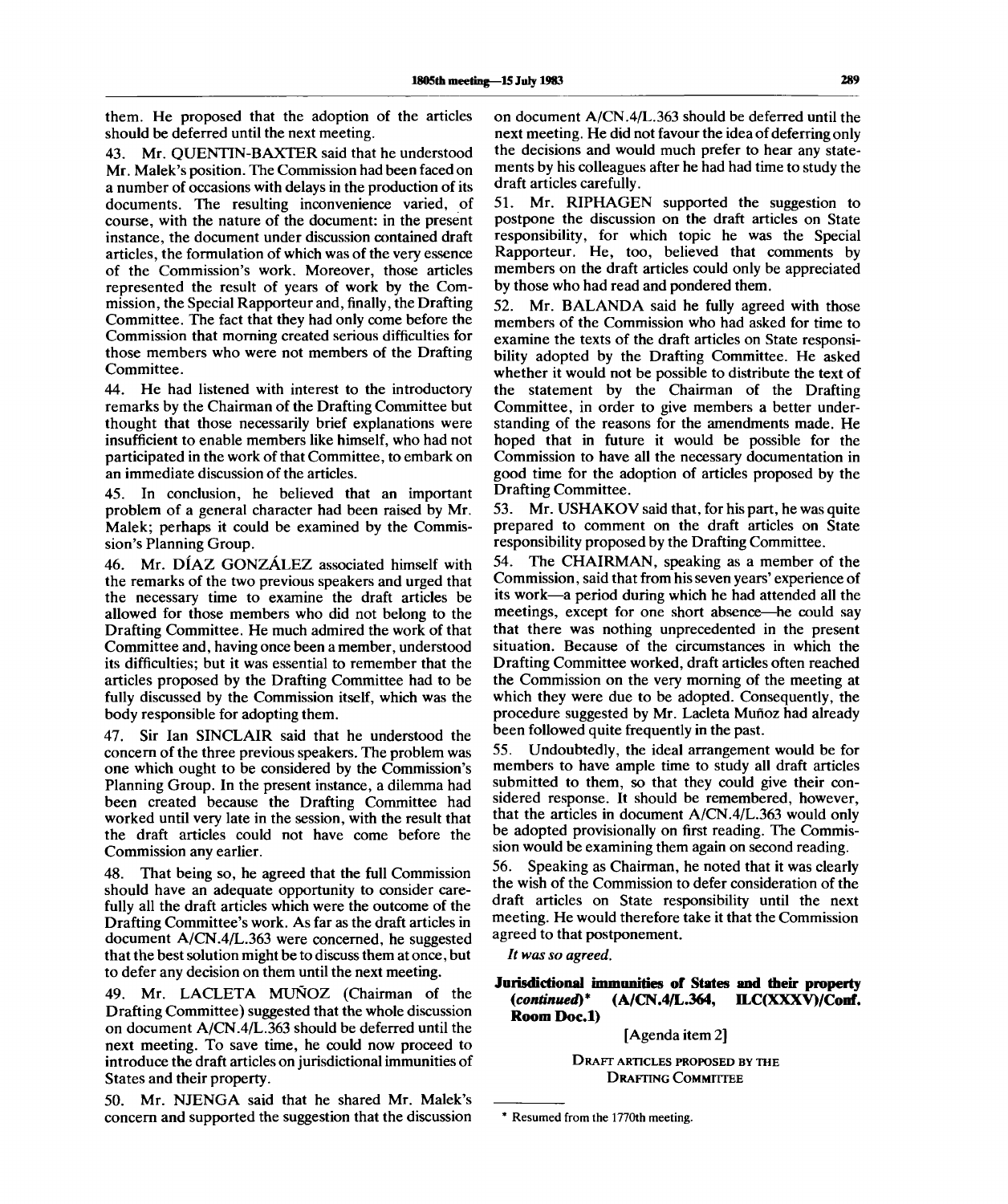# ARTICLES 10, 12, 2, para. 1 (g), 3, para. 2, and 15

57. Mr. LACLETA MUNOZ (Chairman of the Drafting Committee) said that, at the beginning of the present session, draft articles 10,11 and 12 (ILC(XXXV)/ Conf. Room Doc. 1) on jurisdictional immunities of States and their property had been pending in the Drafting Committee. Draft articles 7, 8, 9 and 10 in part II (General principles), which constituted a reformulation of the set of draft articles proposed by the Special Rapporteur in his third report, had been referred to the Drafting Committee at the Commission's thirty-third session. Of these, the Commission had provisionally adopted, at its thirty-fourth session, only draft articles 7,8 and 9.9

58. Draft articles 11 and 12, which belonged in part III (Exceptions to State immunity), were a new version of the draft articles proposed by the Special Rapporteur in his fourth report and referred to the Drafting Committee at the Commission's thirty-fourth session.<sup>10</sup> At the present session, the Commission had referred to the Drafting Committee articles 13,14 and 15 proposed by the Special Rapporteur in his fifth report.

59. The Drafting Committee had approved the titles and texts of articles 10, 12 and 15. In connection with article 12, it had approved a definition of the term "commercial contract" for inclusion in article 2 (Use of terms) as paragraph 1 *(g),* as well as an interpretative provision for inclusion in article 3, paragraph 2. It had been considered advisable to set aside article 11 for the time being; articles 13 and 14 would be examined by the Drafting Committee at the Commission's next session. The articles adopted by the Drafting Committee were reproduced in document A/CN.4/L.364.

60. The Drafting Committeee proposed the following text for article 10:

#### *Article 10. Counter-claims<sup>11</sup>*

**1. A State cannot invoke immunity from jurisdiction in a proceeding instituted by itself before a court of another State in respect of any counter-claim against the State arising out of the same legal relationship or facts as the principal daim.**

**2. A State intervening to present a daim in a proceeding before a court of another State cannot invoke immunity from the jurisdiction of that court in respect of any counter-dahn against the State arising out of the same legal relationship or facts as the daim presented by the State.**

**3. A State making a counter-dahn in a proceeding instituted against it before a court of another State cannot invoke immunity from the jurisdiction of that court in respect of the principal daim.**

61. Article 10 corresponded substantially to draft article 10 as proposed by the Special Rapporteur. To make the rule more easily understandable, however, the Drafting Committee had considered it advisable to set out in three separate paragraphs the three cases which appeared to be mixed together in the two paragraphs of the original text. Accordingly, paragraph 1 dealt with the case of a counterclaim arising out of the same legal relationship or facts as the principal claim, where a State had itself instituted a proceeding before a court of another State. Paragraph 2 dealt with the case of a counter-claim against a State and arising out of the same legal relationship or facts as the claim presented by that State, where that State had intervened to present a claim in a proceeding before a court of another State. Paragraph 3 concerned a counter-claim made by a State in a proceeding instituted against it before a court of another State.

62. In order to bring the language of article 10 into line with that of the articles already provisionally adopted, the Drafting Committee had used the formula "A State . . . cannot invoke immunity from jurisdiction" in all three paragraphs. Other minor drafting changes had been introduced only to make the text clearer and more precise.

63. The Drafting Committee proposed the following text for article 12:

#### *Article 12. Commercial contracts<sup>12</sup>*

**1. If a State enters into a commercial contract with a foreign natural or juridical person and, by virtue of die applicable rules of private international law, differences relating to the commercial contract fall within the jurisdiction of a court of another State, the State is considered to have consented to the exercise of that jurisdiction in a proceeding arising out of that commercial contract, and accordingly cannot invoke immunity from jurisdiction in that proceeding.**

**2. Paragraph 1 does not apply:**

*(a)* **in the case of a commercial contract concluded between States or on a government-to-government basis;**

*(b)* **if the parties to the commercial contract have otherwise expressly agreed.**

64. Although the basic principle remained the same, the drafting of article 12 was appreciably different from that of draft article 12 submitted by the Special Rapporteur. The drafting changes made had been unavoidable because of the change of focus given to the article: the original text referred to "trading or commercial activity" whereas the new text referred to "commercial contracts". In the original text, moreover, the Special Rapporteur had stressed two elements which did not need any specific mention in the new text: the fact that the activity was conducted wholly or partly in the territory of another State, as a basis for jurisdiction; and the fact that the activity was conducted by the State itself or by one of its organs or agencies, whether or not organized as a separate legal entity. In the new text, a simple reference to the State had replaced the former enumeration. As to the relationship between the activity and the territory of the other State, since the new article related to commercial contracts instead of trading or commercial

*<sup>9</sup> Yearbook. . . 1982,* vol. II (Part Two), pp. 100 *etseq.*

<sup>10</sup>  *Ibid.,* p. 99, para. 198.

<sup>11</sup> For the text submitted by the Special Rapporteur, *ibid.,* p. 95, footnote 218; for the Commission's consideration thereof at its thirtyfourth session, see *Yearbook . . . 1982,* vol. I, pp. 104-119, 1716th meeting, paras. 15-47,1717th meeting and 1718th meeting, paras. 1-39.

<sup>&</sup>lt;sup>12</sup> For the revised text submitted to the Drafting Committee by the Special Rapporteur, see *Yearbook. . . 1982,* vol. II (Part Two), p. 99, footnote 237; for the Commission's consideration of the original text *(ibid.,* footnote 221) at its thirty-fourth session, see *Yearbook* ... *1982,* vol. I, pp. 183-199, 1728th meeting, paras. 7-45, and 1729th-1730th meetings.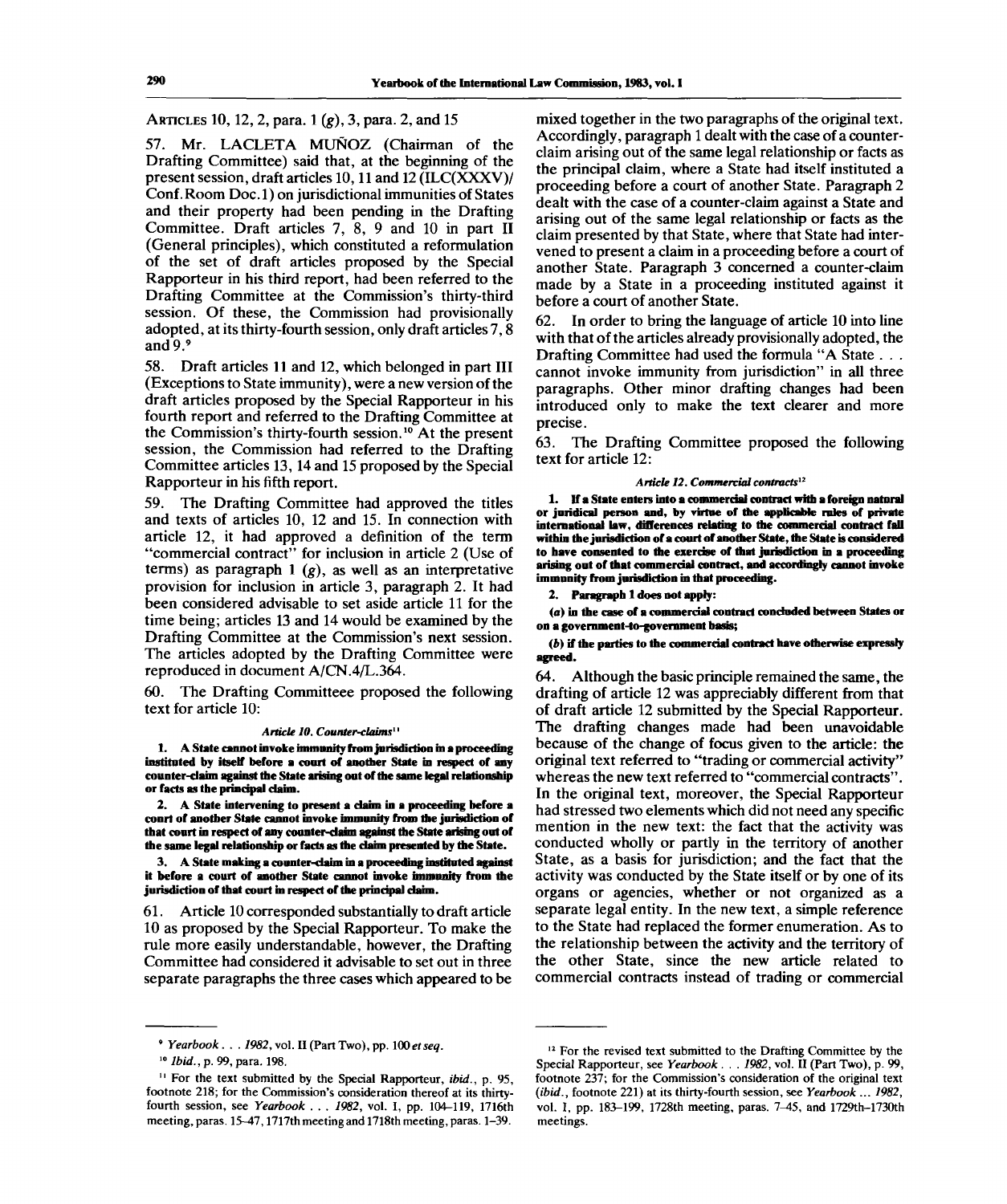activity, the important point was to stress, as did paragraph 1 of the new text, that the applicable rules of private international law determined whether differences relating to commercial contracts fell within the jurisdiction of a court of the other State.

65. The article specified that one of the parties to the contract had to be a foreign natural or juridical person and stressed the importance of consent to the exercise of foreign jurisdiction in a proceeding arising out of the contract, the natural consequence being that in those circumstances the contracting State could not invoke immunity of jurisdiction in that proceeding. That was the accepted formula used throughout the draft.

66. To achieve a more systematic presentation, the exceptions stated in the two paragraphs of the original text had been repeated in the two subparagraphs of the new paragraph 2. Subparagraph *(a)* corresponded to paragraph 2 of the draft article submitted by the Special Rapporteur and subparagraph *(b)* expressed the possibility of derogation by agreement provided for in the original text by the introductory phrase of paragraph 1, "Unless otherwise agreed".

67. Having introduced the concept of a "commercial contract" into article 12, the Drafting Committee had found it necessary to adopt a definition of that term for inclusion in article 2 as paragraph 1 *(g),* where it would replace the definition of the expression "trading or commercial activity" in the original text of article 2 submitted by the Special Rapporteur in his second report. The proposed new definition did not call for any comment and read:

#### *Article 2. Use of terms"*

**1. For the purposes of the present articles:**

*(g)* **"commercial contract" means:**

- **(i) any commercial contract or transaction for the sale or purchase of goods or the supply of services;**
- **(ii) any contract for a loan or other transaction of a financial nature, including any obligation of guarantee in respect of any such loan or of indemnity in respect of any such transaction;**
- **(iii) any other contract or transaction, whether of a commercial, industrial, trading or professional nature, but not including a contract of employment of persons.**

68. The following new interpretative provision had been introduced to replace, as paragraph 2 of article 3, the provision originally proposed by the Special Rapporteur in his second report, concerning the commercial character of a trading or commercial activity. According to the new text, in determining whether a contract was commercial, reference should be made primarily to its nature, but the purpose of the contract should also be taken into account if it was relevant to determining the non-commercial character of the contract.

*Article 3. Interpretative provisions<sup>14</sup>*

**2. In determining whether a contract for the sale or purchase of goods or the supply of services is commercial, reference should be made primarily to the nature of the contract, but the purpose of the contract should also be taken into account if, in the practice of that State, that purpose is relevant to determining the non-commercial character of the contract.**

69. The Drafting Committee proposed the following text for article 15:

*Article 15. Ownership, possession and use of property<sup>15</sup>*

**1. The immunity of a State cannot be invoked to prevent a court of another State which is otherwise competent from exercising its jurisdiction in a proceeding which relates to the determination of:**

*(a)* **any right or interest of the State in, or its possession or use of, or any obligation of the State arising out of its interest in, or its possession or use of, immovable property situated in the State of the forum; or**

*(b)* **any right or interest of the State in movable or immovable property arising by way of succession, gift or** *bona vacantia;* **or**

**(c) any right or interest of the State in the administration of property forming part of the estate of a deceased person or of a person of unsound mind or of a bankrupt; or**

*{d)* **any right or interest of the State in the administration of property of a company in the event of its dissolution or winding up; or**

*(e)* **any right or interest of the State in the administration of trust property or property otherwise held on a fiduciary basis.**

**2. A court of another State shall not be prevented from exercising jurisdiction in any proceeding brought before it against a person other than a State, notwithstanding the fact that the proceeding relates to, or is designed to deprive the State of, property:**

*(a)* **which is in the possession or control of the State; or**

*(b)* **in which the State claims a right or interest,**

**if the State itself could not have invoked immunity had the proceeding been instituted against it, or if the right or interest claimed by the State is neither admitted nor supported by prima fade evidence.**

**3. The preceding paragraphs are without prejudice to the immunities of States in respect of their property from attachment and execution, or the inviolability of the premises of a diplomatic or special or other official mission or the protection of consular premises, or the jurisdictional immunity enjoyed by a diplomatic agent in respect of private immovable property held on behalf of the sending State for the purposes of the mission.**

70. Article 15 corresponded substantially to draft article 15 submitted by the Special Rapporteur in his fifth report and referred to the Drafting Committeee during the current session. In order to make the text clearer and more precise, and thus to facilitate understanding of the rule, the Drafting Committee had decided to rearrange the contents of the four subparagraphs of the original paragraph 1, dividing them between the new paragraphs 1 and 2. Paragraph 3 of the new text corresponded to the former paragraph 2.

71. In the introductory clause of paragraph 1, the Drafting Committee had deleted the proviso "Unless otherwise agreed". Furthermore, in the interests of the harmony of the draft as a whole, it had used the formula

<sup>&</sup>lt;sup>13</sup> For the original text, see Yearbook . . . 1982, vol. II (Part Two), pp. 95-96, footnote 224. For the Commission's decision to modify the definition of "trading or commercial activity", see *Yearbook . . . 1982,* vol. I, p. 199, 1730th meeting, paras. 28-29.

<sup>14</sup> For the original text, see *Yearbook . . . 1982,* vol. II (Part Two), p. 96, footnote 225. For the Commission's decision to modify paragraph 2, see *Yearbook. . . 1982,* vol. I, p. 199,1730th meeting, paras. 28-29.

<sup>&</sup>lt;sup>15</sup> For the text submitted by the Special Rapporteur, see 1762nd meeting, para. 1; for the Commission's consideration thereof at the current session, see 1767th meeting, paras. 9-47, and 1768th-1770th meetings.